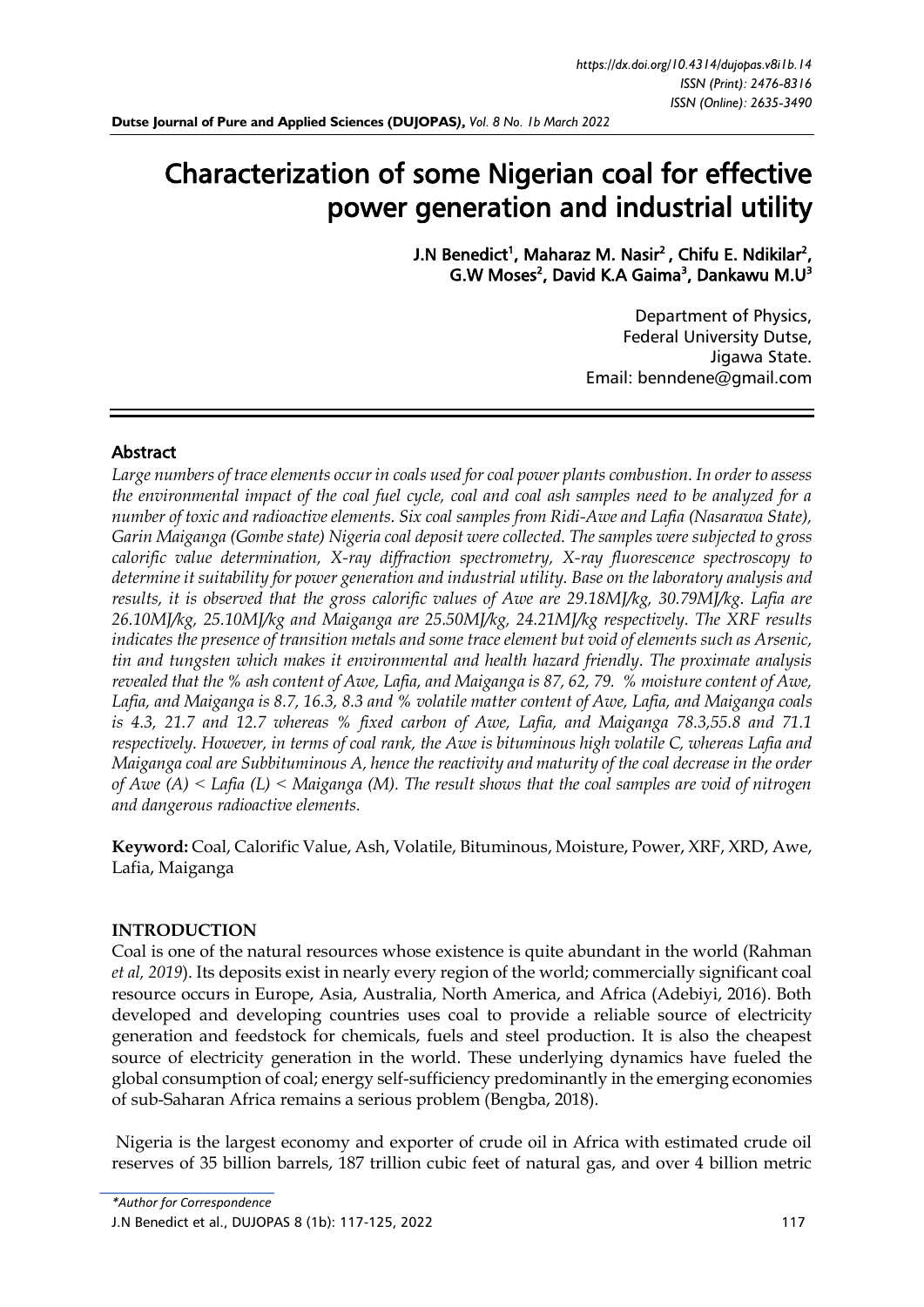tons of coal. Furthermore, the efficacious exploration for coal has led to the discovery of vast coal deposits in 14 of the 36 states of the country (Bengba, 2018). In spite of Nigeria's vast energy potential, the country remains perennially plagued by an energy crises because most of these energy potential has not been properly harnessed (Ibitoye and Adenikinju, 2007). This has resulted in low electric power generation, poor distribution and transmission losses and perpetual blackouts. This unfortunate situation has greatly undermined Nigeria's potential for sustained socioeconomic growth, infrastructural development and energy security. Therefore, there is a critical need for low-cost, sustained electricity production and power supply, generated from cheap sources of energy such as coal. With cheap coal based electric power, the real sector of Nigerian economy will be greatly enhanced, spurring socioeconomic growth, infrastructural development, jobs creation and improved living standards.

The Nigerian coal are sub-bituminous (black coals) of capanian – maastrichtian age, and lignite (brown coals) of tertiary age. Consequently by discovery, the Lafia-Obi coal deposit in the Middle Benue trough is geologically the oldest deposits in Nigeria. (Chukwu, *et al,* 2016; Felix and Yomi, 2013).

Three Nigerian coals (Onyeama, Lafia-Obi and Garin Maiganga) were investigated to estimate their suitability in developing formed coke for use as blast furnace coke. It shows that the highest cumulative percentage stability and lowest cumulative percentage friability were observed in Lafia-Obi coal samples with values 67.54% and 32.46% followed by Onyema with 66.92% and 33.08% and that of Garin Maiganga with 55.04% and 44.96% (Chukwu, *et al* 2016). Low and medium temperature carbonaceous of Onyeama and Lafia-Obi shows improved and satisfactory percentage stability and friability for semicokes.

Calorific value is the complex function of the elemental composition of the coal and can be determine experimentally using bomb calorimeter (Mahapatra, 2016). It's the most important parameter that determines the economics of the power plant operation. Studies have shown that the calorific value of coal may vary considerably with a deposit (Mahapatra, 2016).

Studies have shown that there's abundance of coal deposit in Nasarawa and Gombe States ( Felix and Yomi, 2013), but the natural coal resource is not fully harnessed and maximized, this was the prompt for investigation and estimation of the calorific value and characterization of the coal for power generation and industrial usability. In view of the review done, there is limited literature on the physical, chemical and calorific value of the coal samples of these areas. Hence, no study is yet reported where the gross calorific value of coal of this area is systematically investigated to characterize and optimize the calorific value of coal using X-ray diffraction, X-ray fluorescence, proximate analysis and oxygen bomb calorimeter techniques which this paper is meant to achieve. Harnessing the coal in commercial quantity will definitely boost the country and especially the state economy; this research could lead to that. It also will give a good knowledge of the exploration of coal for power generation and industrial utility. Consequently, impurities and dangerous radioactive nuclides which may be part of the elemental components of the coal of these locations need to be known in order to estimate the environmental pollutants for appropriate exploration (Chukwu, *et al,* 2016; Felix and Yomi, 2013).

# **MATERIALS AND METHODS**

### **Study Area.**

The study area include Awe and Lafia in Nasarawa state and Maiganga in Gombe state. Lafiacoal mine with longitude 08028'11.7" and latitude 08035'17.2" and Awe coal deposits with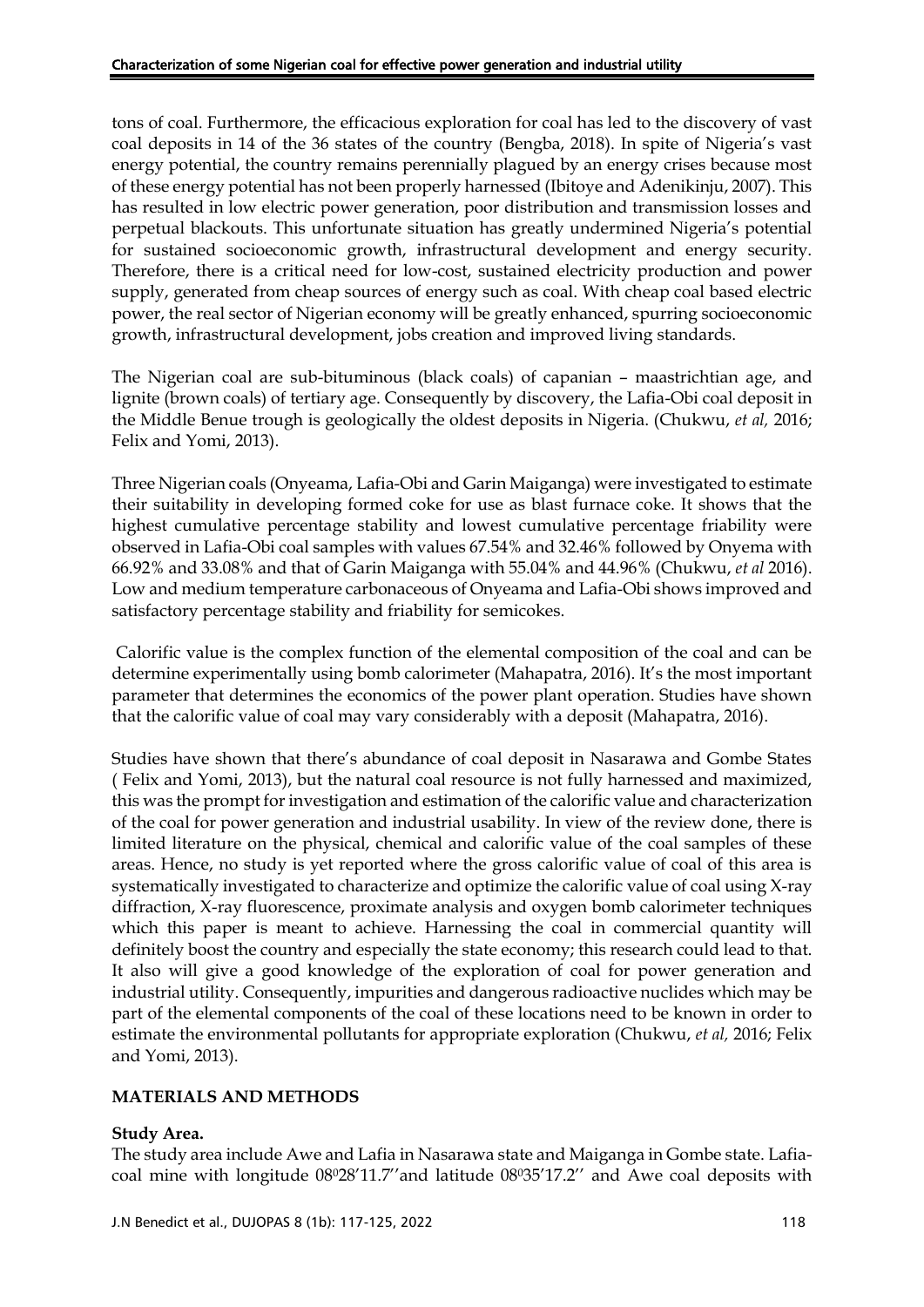longitude 08039'20.5" and latitude 08014'5.09" of Nasarawa state. Garin Maiganga longitude 09059'16.02'' and latitude 11009'934'' coal mine of Gombe state which is located northeast of Nigeria. Two coal samples each of Awe, Lafia and Maiganga were collected. They are the primary materials used in this study. The samples were stored in appropriately labeled air tight containers to retain their as received conditions.

### **Sample collection**

Before collecting the samples, the spot were cleared and at least 25 cm of Coal surface were scrapped from the top and the place is leveled. 5kg each of fresh samples of coal out-crops were collected from three different coal beds in Awe and Lafia areas of Nasarawa state North Centre Nigeria and Maiganga area of Gombe state North east Nigeria. Ashing of the raw coals was carried out by weighing 1.0 g of each sample into a covered crucible and put in a Gallenhamp muffle furnace which was maintained at 550°C for 6 h, and the % ash calculated.

#### **Sample Preparation**

The coal sample collected was reduced to laboratory samples size of 12.5mm for total moisture and 212 microns sieve (Top Size) for Testing and Analysis. The Preparation of Lab samples is done at coal laboratory preparation room Centre for Dry Land Agriculture (CDA) Bayero University Kano. The preparation consists of following steps: 1) Primary Crushing: The gross sample collected is fed to primary crusher and the coal size is reduced to 12.5mm size with help of mechanical crushing. 2) After Primary crushing of coal sample, one portion (one fourth of the gross sample) called Part-1 will be used for determination of total moisture and the other portion (three fourth of the gross sample) called Part-2 will be used for Testing and analysis. 3) Secondary Crushing: After primary crushing of coal, Part-2 of the coal sample is sent to secondary crusher, coning and quartering of coal sample is carried out at secondary crusher and the sample is further reduced to 3.35 mm of size. 4) Pulveriser: Coning and quartering of coal sample is done and pulveriser will reduce the coal sample to powdered form and the top size of 212 Micron is attained. Precaution were be taken so that further sieving and pulverising is not needed at the time of testing in case the pulveriser is not in working condition, the testing is done at sample of 3.35-micron

### **X-Ray Fluorescence.**

Standard method EDXRF with software version 10.3.0.159 and maximum energy of 40KeV from Umaru Musa Yar'adua University Katsina State Nigeria was used with average voltage supply of 25.2Kv for the analysis of the elemental composition of coal samples and was carried out base on ASTM D5291 standard techniques. Elemental analysis is an accurate method used for determining the carbon -hydrogen - nitrogen content of coal by combustion using various techniques. However, it could be used for determining the origin and the evolution of coal and with limited accuracy.

#### **Proximate Analysis**

1 g of each coal sample passing a 212  $\mu$ m test sieve was used for proximate analysis. Moisture content was analysed using the air oven method at 550°C. The moisture, volatile matter and ash content were determined by proximate analysis base on the America Society for Testing Material (ASTM D3173 and D3174) at the chemistry laboratory 1 of Federal University Dutse, Jigawa State. The determination of total moisture was done when one fourth of gross sample of size 12.5 micron is used for total moisture test. Percentage Fixed carbon is thus calculated:

% fixed carbon =  $100 - (\% \text{ Moisture} + \% \text{ Ash} + \% \text{ Volatile matter})$  1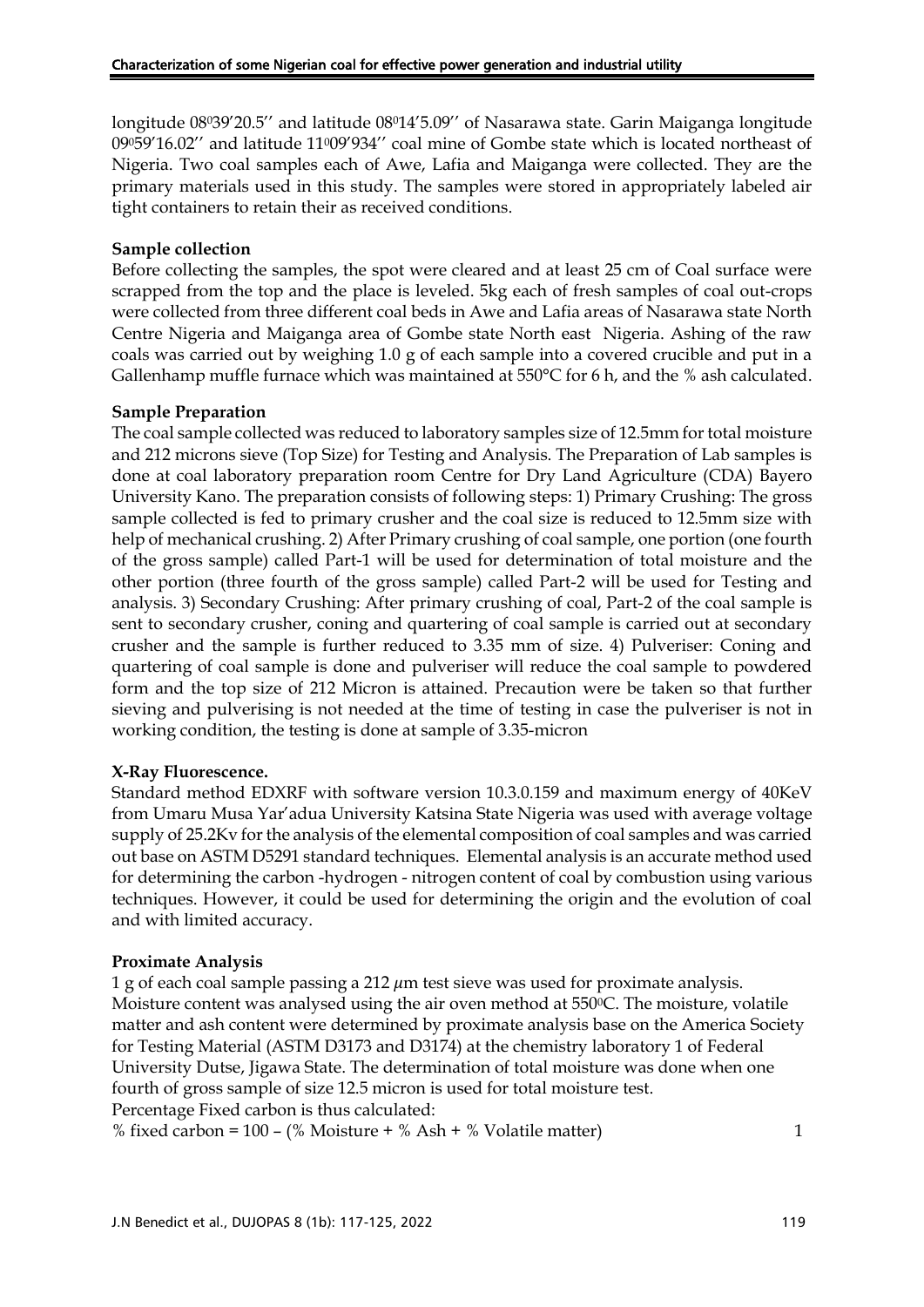### **Gross Calorific Value**

1g of coal sample was used in CAL3K oxygen bomb calorimeter which uses both isothermal and adiabatic methods in one system (Isobaric) at the center for Dry Land Agriculture (CDA) Bayero University Kano to carry out this experiment. The precision accuracy is 0.000001 c; which is the temperature resolution of the calorimeter and has specific heat capacity of  $0.897$ ]/g <sup>o</sup>C.The firing wire is used to place the crucible containing 1g of coal in the balance and torrid, half gram of benzoic acid was placed into the crucible and the balance stabilized. The mess is typed into the calorimeter (the character does have the option of transferring the mess automatically from the balance). The crucible is loaded into the little assembly, the lid assembly is easily placed into the bomb vessel into the filling station and the beds lab filled with oxygen for about 15secs. to 20secs. The bomb is placed into the calorimeter and closed for about 2.5min. The calorimeter determines the gross calorific value of the coal sample in it. The little opened automatically which shows that it is done. The first coal sample A1 result is 29.18MJ/Kg which appeared on the screen. The experiment is repeated for the rest of the samples and the following results were obtained.

### **RESULTS AND DISCUSSION**

### **Proximate Analysis.**

The result of proximate analysis shown in table 1 of the three samples of coals from the three locations on air-dried basis and the fixed carbon were obtained by method of difference using equation 1.

The range of moisture contents is from 3.30% to 16.3%. The Lafia (L) coal sample had the highest moisture content of 16.3%, followed by Awe (A), and then Garin Maiganga (M) coal samples with 8.3%, respectively. There is much difference between the volatile matter contents of Awe, Lafia and Garin Maiganga coal samples. The Awe coal sample had the lowest volatile matter content (4.3%). The highest fixed carbon content of 78.3% was recorded in Awe coal sample, followed by 71.1% and Lafia coal samples with values of 55.8%, Table 1 respectively.

It is observed that Garin Maiganga coal sample with the lowest inherent moisture content (8.3%) would be the easiest to handle and store followed by Awe (8.7%), and then Lafia (16.3%) coal samples as seen from table1.

Ash content affects coal and ash handling systems, pulverisers (abrasion), furnace, super heater, re-heater, economizer, soot-blowing intervals (slagging and fouling propensity, erosion, and corrosion), pollution control equipment, and unburnt carbon in ash (Chukwu, *et al,*2016). Lafia coal sample with the lowest ash content (6.2%) would cost less in terms of investment in ash handling equipment and pulveriser abrasion followed by Garin Maiganga (7.9%), and Awe (8.7%) coal samples. The volatile matter content of coal affects storage behavior (oxidation, danger of spontaneous combustion, and loss of heating value), pulveriser outlet temperature and required fineness for pulverization, burner settings, furnace, combustion behavior, and efficiency (ignition, flame shape and stability, and burnout and carbon content of fly ash) (Chukwu, *et al,*2016). Awe coal sample with the lowest volatile matter (4.3%) would have the least danger of spontaneous combustion. This is followed by Garin Maiganga (12.7%), and Lafia (21.7%) samples as shown from table 1.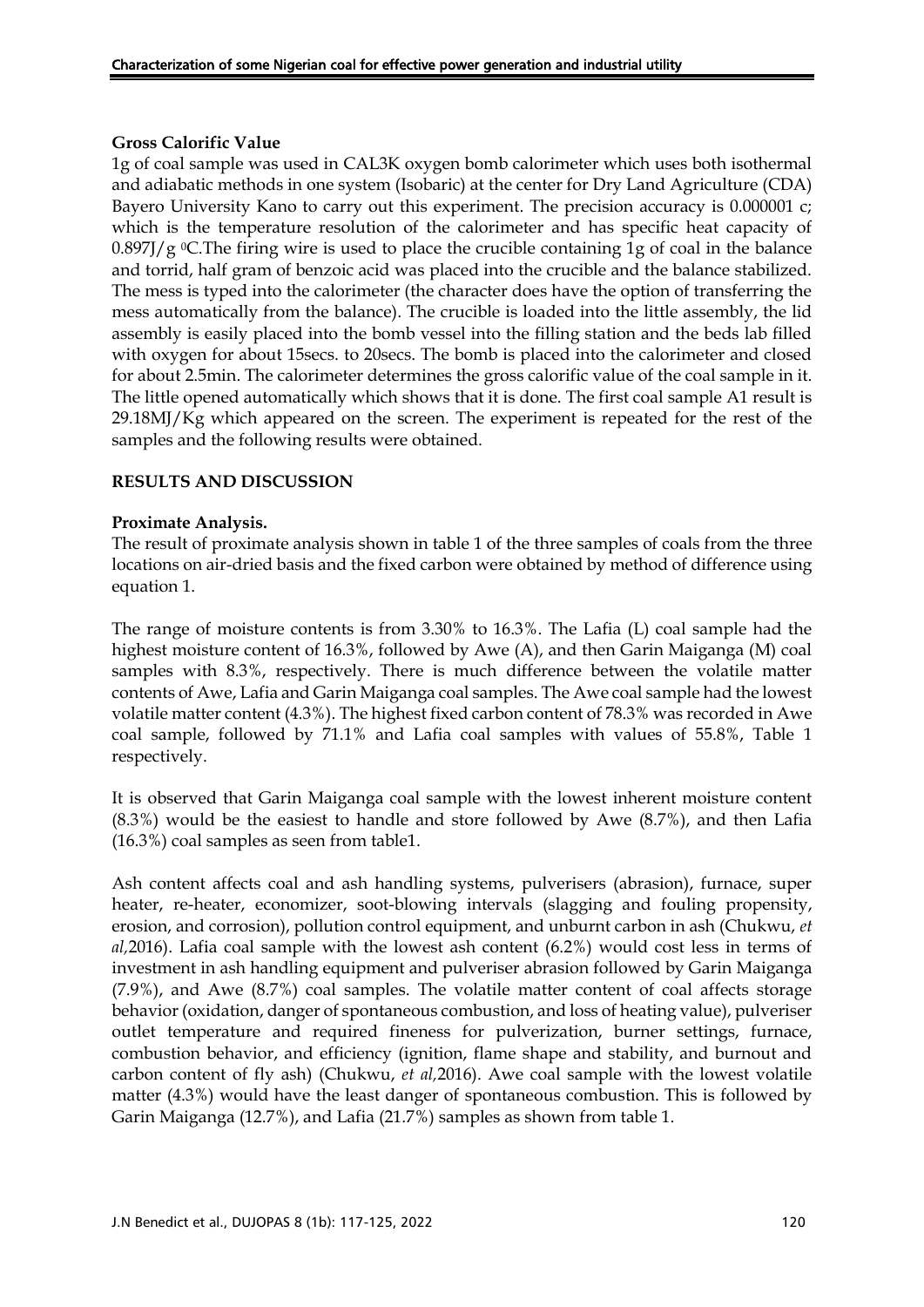| Properties              | Sample's ID |           |                    |  |  |
|-------------------------|-------------|-----------|--------------------|--|--|
|                         | Awe $(A)$   | Lafia (L) | Garin Maiganga (M) |  |  |
| Moisture content $(\%)$ | 8.7         | 16.3      | 8.3                |  |  |
| Ash content $(\%)$      | 8.7         | 6.2       | 7.9                |  |  |
| Volatile Matter (%)     | 4.3         | 21.7      | 12.7               |  |  |
| Fixed carbon $(\%)$     | 78.3        | 55.8      | 71.1               |  |  |
|                         |             |           |                    |  |  |

### **Table 1: Result Proximate Analysis**

From the results Table 1 it indicates that the coal of Awe has 8.7%, Lafia has 6.2%, and Maiganga has 7.9% ash content. Because coal ash has significant effect on the efficiency of the boiler, it shows that medium ash content of Awe and Maiganga will reduce the boiler's efficiency. Therefore the comparably medium value of the ash total elemental constant should be a cause of concern due to the fact that some of the elements could impact adverse effects on Flora and Sauna health's including human health.

Table 2 shows the ASTM classification of ash. According to ASTM ash classification which is very important in coal grading. Coal which has ash <8% for superior coal, ash ≥8% to <12% for good coal and ash  $\geq 12\%$  to  $\leq 16\%$  for fair coal whereas ash  $\geq 16\%$  for poor coal. By this, the coal of Awe and Maiganga are classified as good coal and that of Lafia is said to be superior by the virtue of this investigation. Ash is well known as a secondary determinant of coal price while heat and sulfur content are considered as the primary determinants internationally (Mahamudul *et al,* 2013). In fact, ash concentration of coal is inversely proportional to coal price. Hence, the coal sample Awe and Maiganga could have fewer prices in the market compare to the coal of Lafia which could have a higher price because of the ash contents as seen in table 2.

High ash content of coal has impact on the boiler such as Slugging, fouling, and reduction of boiler's efficiency. Therefore it is observed that all the three (3) coals samples have low ash contents and as such may not have much effect in the boiler.

| Classification | <b>Composition type</b> | Awe(A) | Lafia(L) | Maiganga(M) |
|----------------|-------------------------|--------|----------|-------------|
| High ash       | >15.0                   |        |          |             |
| Medium ash     | 8.0-15.0                |        |          |             |
| Low ash        | .8.0                    |        |          |             |

| Table 2: ASTM Ash Classification and grading of three coal locations. |  |  |
|-----------------------------------------------------------------------|--|--|
|                                                                       |  |  |

The volatile matter is an important parameter for coal end users because it impacts the coke strength, gas balance and thermal coal ignitability. If the VM is high, it lowers the coke yield. Hence the coal of Awe with VM of 4 .3 have a high coke yield followed by Maiganga with VM of 12.7 and then Lafia with 21.7 volatile content as shown in table 2. The ease of combustion of the coal samples is in order of,  $Awe >$ Maiganga  $>$  Lafia.

In a combustion process, the fixed carbon is the combustible residue left after the volatile matter distills off. It represents the portion of coal that must burn in solid state. The fixed carbon form and hardness are indication of the caking properties of a fuel. Therefore, increase in the fixed carbon increases the caking ability of the coal to produce fuel for fire-power plant. This implies that the coal of Awe have more caking properties to produce fuel followed by coal of Maiganga and Lafia coal sample as shown in table 1.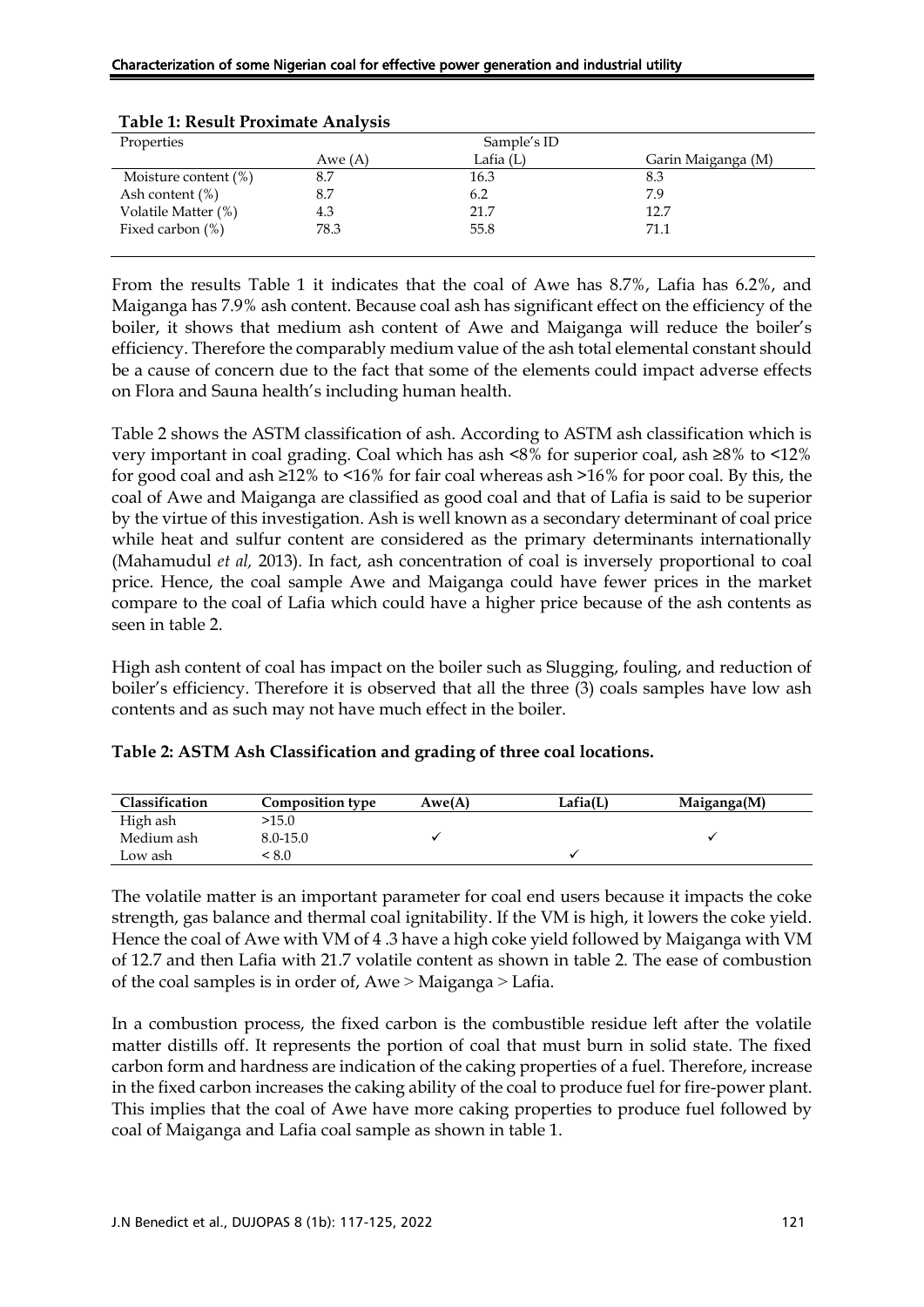From table 1, the moisture content of the three coal samples are seen. Lafia has the highest moisture content of 16.3 which reduces the relative efficiency of heating when a coal is combusted. This implies that Awe and Maiganga whose moisture contents are 8.7 amd 8.3 will have a relatively high efficiency of heating when the coal is combusted. This is why lowrank, high moisture coals have lower calorific values.

# **3.2 Calorific Value.**

The laboratory results of the calorific values of coals samples as carried out using the digital oxygen bomb calorimeter (CAL3K) is as shown in the table 3.

From Table 2, it is observed that Awe A1and A2 coal samples had the highest gross calorific value of 29.18MJ/kg and 30.79MJ/kg, followed by the Lafia L1and L2 coal samples with 26.10MJ/kg and 25.10MJ/kg, and the Garin Maiganga M1and M2 coal samples with 25.10MJ/kg and 24.21MJ/kg.

One of the major perimeters for determining the suitability of power plant for electricity generation is the gross calorific value. It is the amount of heat content in a given sample of coal. Therefore, from table 3, we have the chart below on figure1. Results obtained from the gross calorific value determination carried out on the six coal samples are shown in Figure 1. The calorific value gives the heating value or the heat of combustion of a substance. It has been suggested that the calorific value of power plant coals is in the range of  $9.5 \text{ MI/kg}$  to 27MJ/kg (Chukwu, *et al* 2016; Adebiyi, 2016).Thus; all the coal samples would be suitable for power generation. Generally, the greater the oxygen percentage, the lower the percentage of Carbon and Hydrogen available for combustion, hence the lower the heating value (Chukwu, *et al* 2016).

From table 3, the calorific values for the coals were consistent with carbon value and oxygen content of the coals. Additionally, the comparatively lower value of M1and M2 (Maiganga) and L1 and L2 (Lafia) coal can be attributed to high value of oxygen present.

But the sample A1 and A2 (Awe) coal with the highest energy values signify the highest value of carbon content and lowest value of oxygen content which is translated as the highest calorific value of coal investigated. Hence, the results indicate that reactivity and maturity of the coal decreases in the order of

Awe  $(A) \longrightarrow$ Lafia (L)  $\longrightarrow$ Maiganga (M) Likewise the heating value of the coal increases in the order of Maiganga (M)  $\longrightarrow$  Lafia (L)  $\longrightarrow$  Awe (A)

For the coal samples analyzed, the correlation between carbon content and calorific value of coal is the strongest. This means that the carbon content of the coal samples contributes the strongest to the calorific value of the coals (Bemgba, 2018).

Consequently, M1 and M2 coal sample of Mainganga which has the lowest calorific value showed the lowest content of nitrogen and sulphur and may be considered the coal with the lowest potential environmental pollutants. Hence, the Maiganga coal will be for cement and steel manufacturing. Whereas, the A1 and A2 coal samples of Awe is most preferred for power generation as well as industrial and domestic heating as seen in figure1.

The Awe coal sample, with the highest heating value of 30.79 and 29.18 MJ/kg, would be the best for heating and power generation. The heat of combustion of any organic compound is associated with the bond energies between the atoms forming the chemical structure of the compound and therefore with the character of the bonds.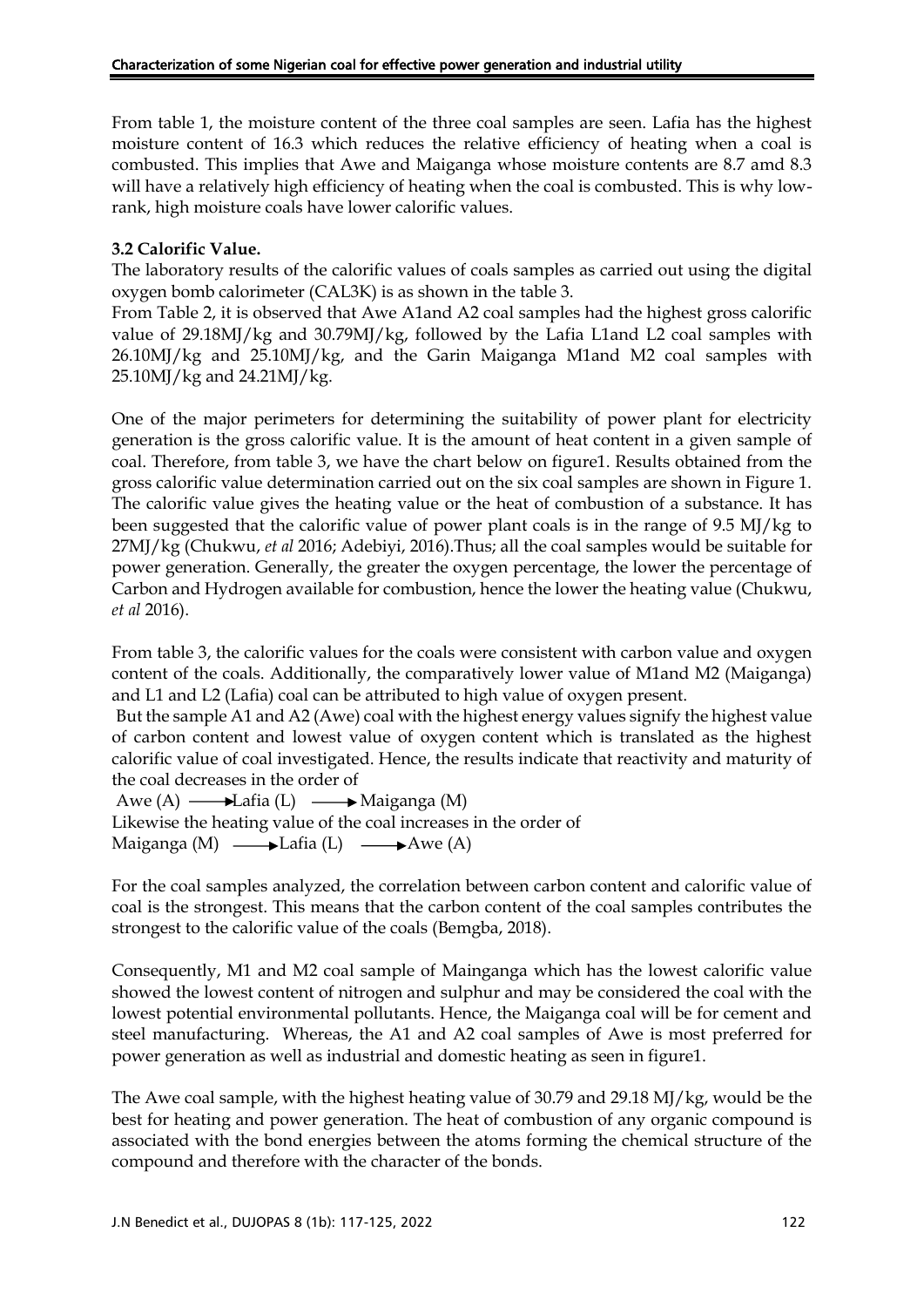| Characterization of some Nigerian coal for effective power generation and industrial utility |  |  |
|----------------------------------------------------------------------------------------------|--|--|
|----------------------------------------------------------------------------------------------|--|--|

| Table 9. Banipies and their Calbrille values |                          |  |
|----------------------------------------------|--------------------------|--|
| Sample's Id                                  | Calorific value in MJ/kg |  |
| A1                                           | 29.18                    |  |
| A <sub>2</sub>                               | 30.79                    |  |
| L1                                           | 26.10                    |  |
| L2                                           | 25.10                    |  |
| M1                                           | 25.50                    |  |
| M <sub>2</sub>                               | 24.21                    |  |

#### **Table 3: Samples and their Calorific values**



Figure 1: Energy verses location

Ranking of (6) coal sample using the ASTM classification as shown in table 4 indicates that the coal from Awe location is Bituminous high volatile (B and C) whereas Lafia coal is subbituminous A and Maiganga (M1) coal is subbituminous A and M2 is subbituminous B. Comparison between Nigeria, China and America's coal indicates that both China and America coal has high value for Ti and Mn, whereas Nigeria coal has low, which makes Nigeria coal environmentally friendly than China and America coal (Adebiyi 2016). **Table 4: Ranking of coal six coal samples using the ASTM classification.**

| Table 4. Kanking of Coal SIX Coal Samples using the ASTIM Classification. |                   |       |       |       |       |       |                |
|---------------------------------------------------------------------------|-------------------|-------|-------|-------|-------|-------|----------------|
| Coal Rank                                                                 | Health<br>value   | A1    | A2    | L1    | L2    | M1    | M <sub>2</sub> |
|                                                                           | criteria (Btu/lb) |       |       |       |       |       |                |
|                                                                           |                   | 12547 | 13240 | 11223 | 10793 | 10965 | 10410          |
|                                                                           |                   |       |       |       |       |       |                |
| high<br><b>Bituminous</b>                                                 | 13,000-14,000     |       | ✓     |       |       |       |                |
| volatile B                                                                |                   |       |       |       |       |       |                |
| <b>Bituminous</b><br>high                                                 | 10,500-13,000     | ✓     |       |       |       |       |                |
| volatile C                                                                |                   |       |       |       |       |       |                |
| Subbituminous A                                                           | 10,500-11,500     |       |       | ✓     | ✓     | ✓     |                |
| Subbituminous B                                                           | 9,500-10,500      |       |       |       |       |       | $\checkmark$   |
| Subbituminous C                                                           | 8.300-9.500       |       |       |       |       |       |                |
| Lignite A                                                                 | 6,300-8,300       |       |       |       |       |       |                |
| Lignite B                                                                 | <6300             |       |       |       |       |       |                |

The high volatile Bituminous coals A1 and A2 table 3, in the middle Benue trough on the part could constitute the bulk of the raw material for coke making consumable in the blast furnace of the Ajaokuta steel company whereas the subbituminous coals of Lafia and Maiganga locations will be good for power generation.

The comparison of the elemental peak of the coal samples as obtained from the EDXRF various peaks of the elements are represented on table 4. It shows that all the coal samples contain about 22 elements: Al, Si, Fe, Ca, K, Ti, Cr, Mn, Mg, Ni, Cu, Zn, Zr, Pb, S, Ba, V, Sr with various peaks.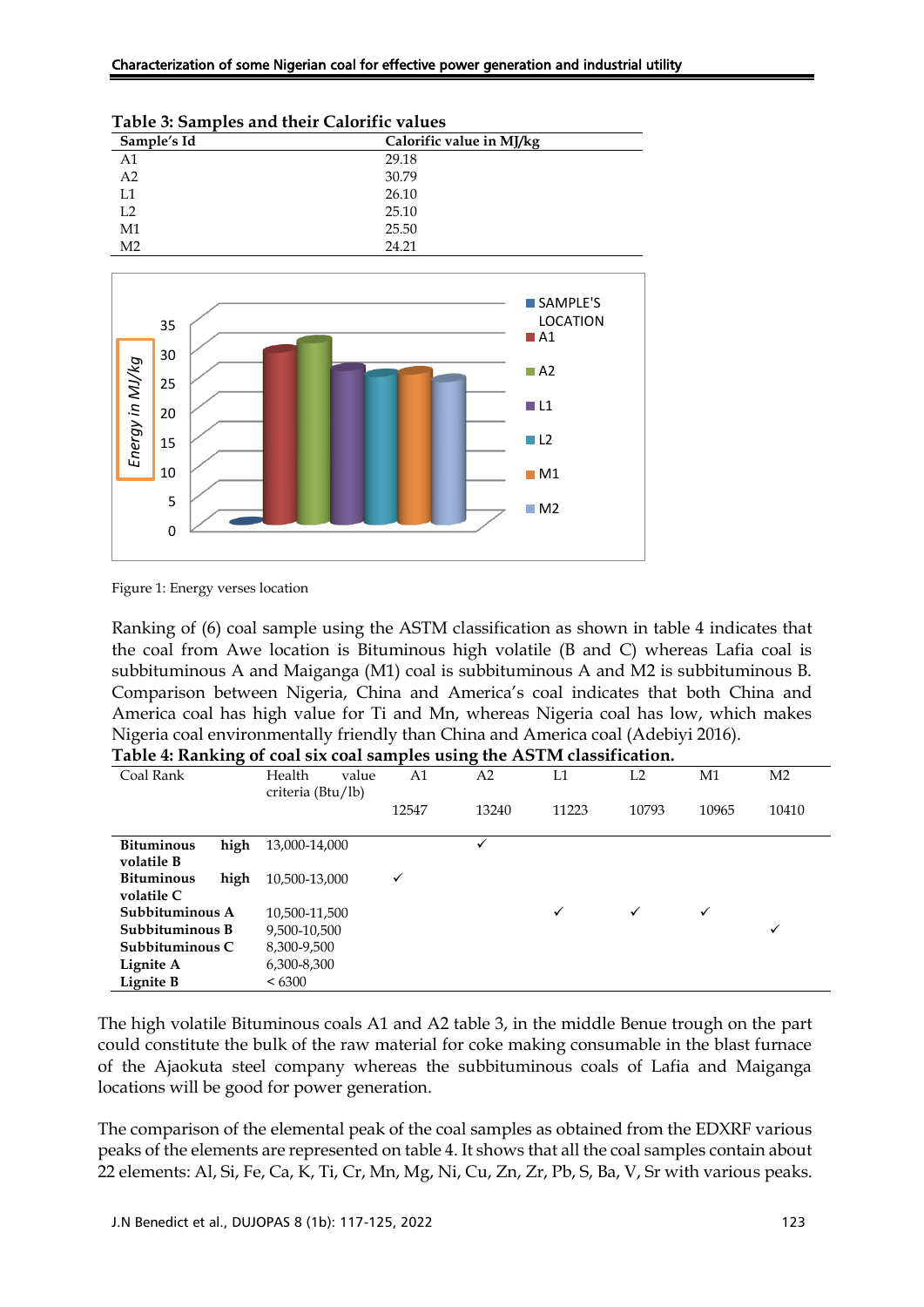The coal samples do not contain elements such as Na, Sn, Cl, As and some have negligible amount of Th, and Pb example, A2 and L2. This variation in peaks is as a result of geological age, formation and locations of coal samples. The coal samples also contain some minute proportion of sulfur as seen from table 5.

**Table 5**: Peaks distribution of some element in Ridi- Awe, Lafia and Maiganga coal samples. The peak distribution of elements shows the mode of occurrence of the coal samples of each location. The elemental composition shows that the coal samples of these locations Awe, Lafia and Maiganga contain negligible amount of radioactive elements which makes it environmental friendly for coal power plant citation. The emission of radionuclides should be considered when evaluating environmental impact of coal burning power plants.

# **CONCLUSION**

The studies conducted reveals that Maiganga coal sample is bituminous high Volatile coal as a result of its gross calorific value. Lafia and Awe coal deposit is ranked as sub-bituminous which will be good for chemical production such as chloroform, benzene and coal tar. It could be very good for coking and suitable for use in low shaft furnace for pig iron production. All the coals

| Element | Ridi-Awe         | Ridi-Awe       | Lafia    | Lafia        | Maiganga         | Maiganga       |
|---------|------------------|----------------|----------|--------------|------------------|----------------|
|         | A1               | A2             | L1       | L2           | M1               | M <sub>2</sub> |
| Al      | 382              | 217            | 38       | 37           | 19               | $\mathbf{1}$   |
| Si      | 2118             | 2750           | 985      | 440          | 412              | 196            |
| Fe      | 6637             | 4086           | 6375     | 11331        | 12574            | 6922           |
| Ca      | 132              | 684            | 3619     | 4939         | 6070             | 6238           |
| K       | 104              | 1026           | 76       | 56           | 21               | 53             |
| Ti      | 573              | 2706           | 1065     | 2464         | 1223             | 696            |
| Cr      | 54               | 87             | 24       | 62           | 13               | 14             |
| Mn      | 85               | 90             | 4760     | 5958         | 2050             | 1834           |
| Mg      | 3                | $\mathbf{1}$   | $\Omega$ | $\mathbf{1}$ | $\theta$         | $\mathbf{1}$   |
| Ni      | 19               | 27             | 15       | 19           | 31               | 11             |
| Cu      | 24               | 43             | 57       | 88           | 24               | 28             |
| Zn      | 50               | 130            | 26       | 79           | 92               | 142            |
| Na      | Nil              | Nil            | Nil      | Nil          | Nil              | Nil            |
| As      | $\boldsymbol{0}$ | $\theta$       | $\Omega$ | $\theta$     | $\overline{0}$   | 1              |
| Zr      | 7                | 33             | 16       | $40\,$       | 19               | 5              |
| Sn      | $\overline{0}$   | 0              | 1        | 2            | $\boldsymbol{0}$ | $\theta$       |
| Pb      | $\overline{2}$   | 5              | 5        | 5            | 5                | 11             |
| S       | 2050             | 1125           | 3467     | 3984         | 925              | 1751           |
| Ba      | 20               | 169            | 151      | 210          | 243              | 293            |
| Th      | $\theta$         | $\overline{4}$ | $\Omega$ | $1^{\circ}$  | $\theta$         | $\Omega$       |
| V       | 80               | 196            | 60       | 133          | 57               | 43             |
| Sr      | 8                | $17\,$         | 62       | 102          | 41               | 51             |

of these locations would be good for fired-power plant. The properties of Maiganga are suitable for domestic heating whereas that of Lafia and Awe could be used for cement manufacture.

Benchmarking the properties of the coal sample of these three locations against the requirement of existing coal fire power-plants from around the world shows that these coals meet most requirements. The deficiencies noted can be corrected via beneficiation or blending with coals of better properties.

### **REFERENCE**

Adebiyi Fim, (2016) elemental characterization of Nigeria coal and their ashes using particles induced X-ray emission (PIXE) spectrometry for Environmental pollution assessment, *energy sources, part A: Recovery, utilization, ad environmental effects* (2014), *vol.*38, *No.*14, *2086-2095*